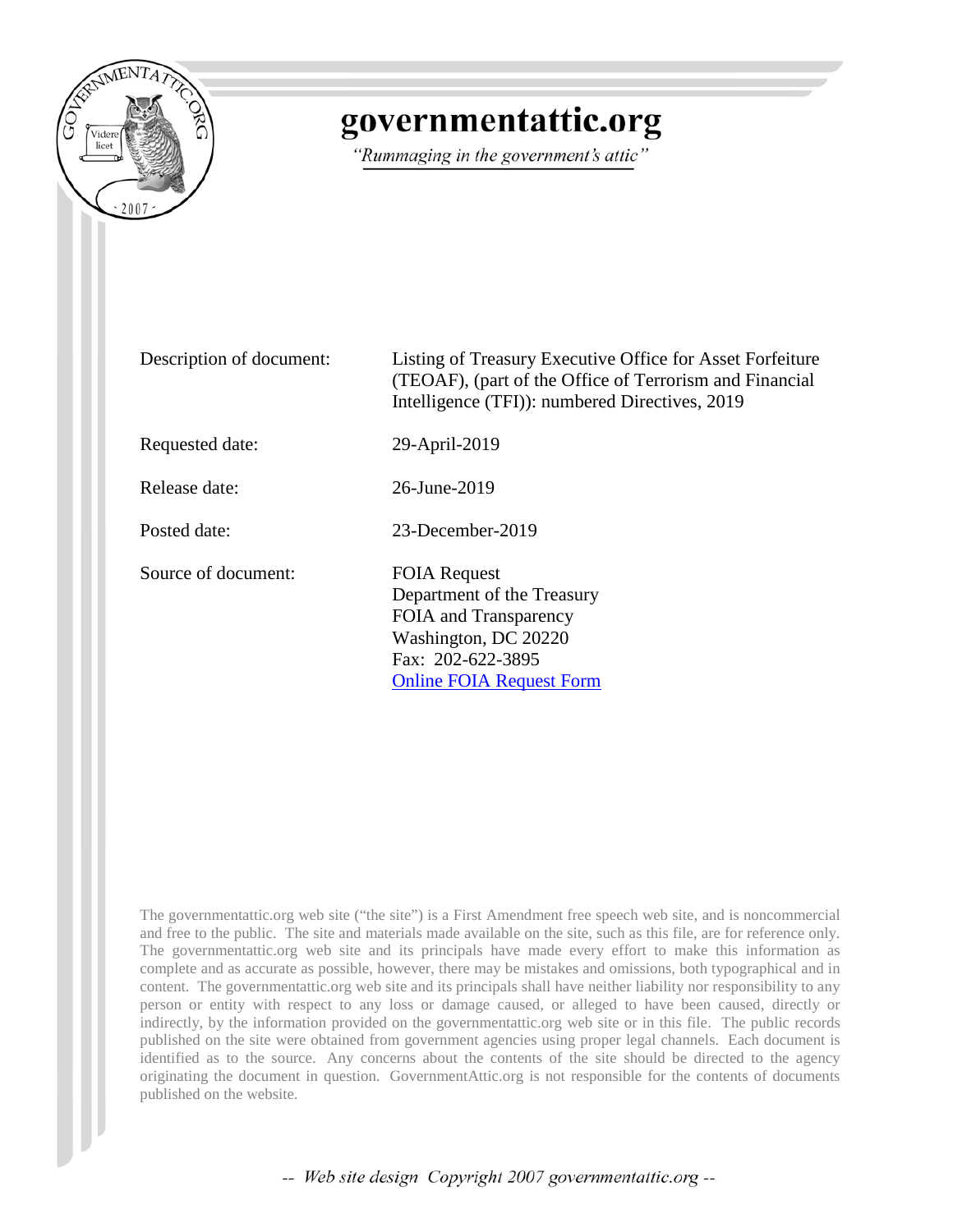

## **DEPARTMENTOFTHETREASURY WASHINGTON, D.C.**

June 26, 2019

RE: 2019-04-183

## **SENT VIA EMAIL**

This is the final response to your Freedom of Information Act (FOIA) request submitted to Department of the Treasury, dated April 29, 2019. You seek "the following records from the Treasury Executive Office for Asset Forfeiture, part of the Office of Terrorism and Financial Intelligence: The listing of TEOAF numbered Directives and their dates and titles."

Your request has been processed under the provisions of the FOIA, 5 U.S.C. § 552. Treasury conducted a search and located two responsive pages. The enclosed responsive document is deemed fully releasable and no exemptions have been claimed. There are no fees assessed at this time since allowable charges fell below the threshold for search and duplication.

If you would like to discuss this response you may contact Paul Levitan, the FOIA Public Liaison, for assistance via email at FOIAPL@treasury.gov, or via phone at (202) 622-8098.

A FOIA Public Liaison is a supervisory official to whom FOIA requesters can raise questions or concerns about the agency's FOIA process. FOIA Public Liaisons can explain agency records, suggest agency offices that may have responsive records, provide an estimated date of completion, and discuss how to reformulate and/or reduce the scope ofrequests in order to minimize fees and expedite processing time.

If questions arise concerning this action, please contact George Durr at (202) 622-1599 or email FOIA@treasury.gov. Please reference FOIA request 2019-04-183 when inquiring.

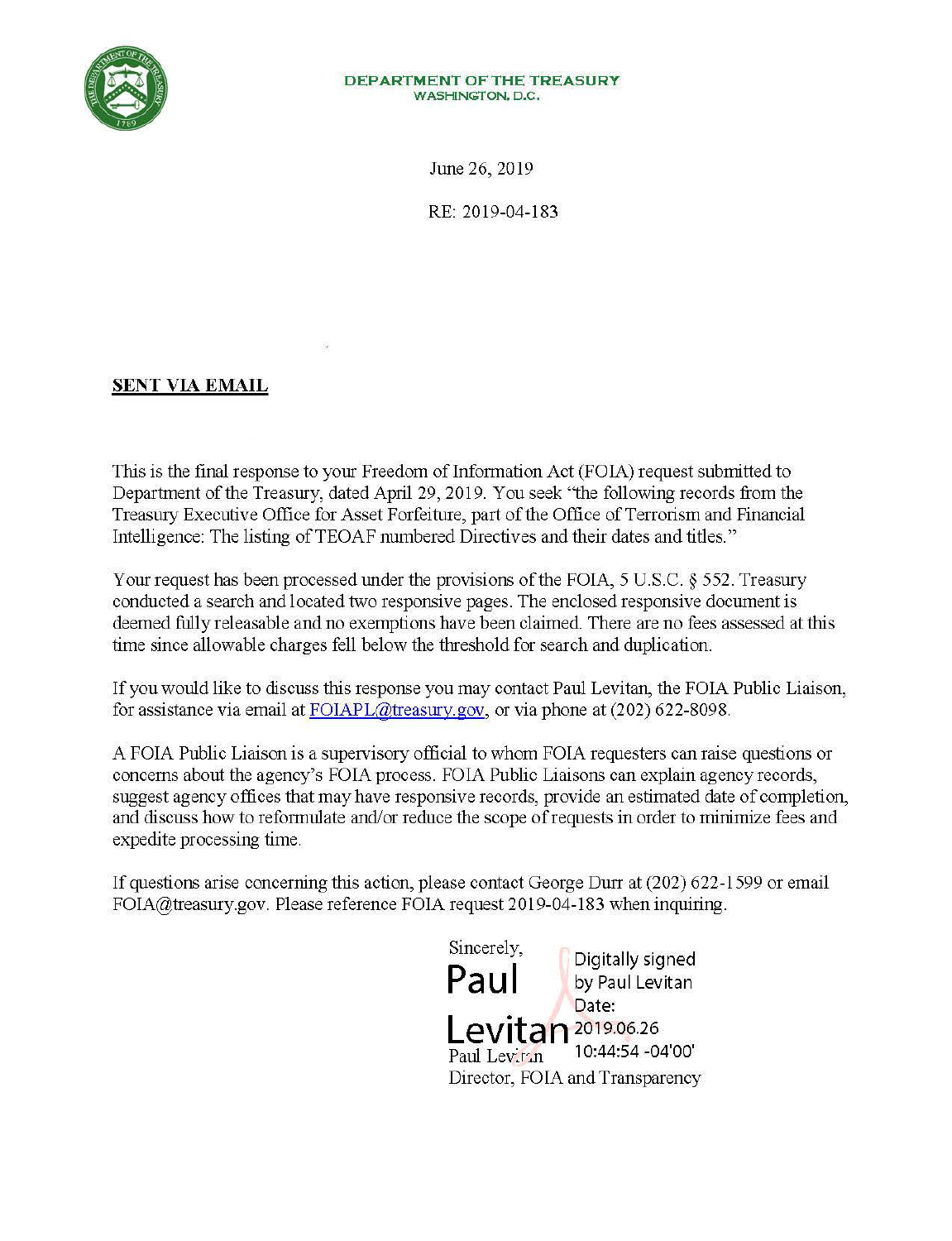Enclosures: Responsive document (2 pages)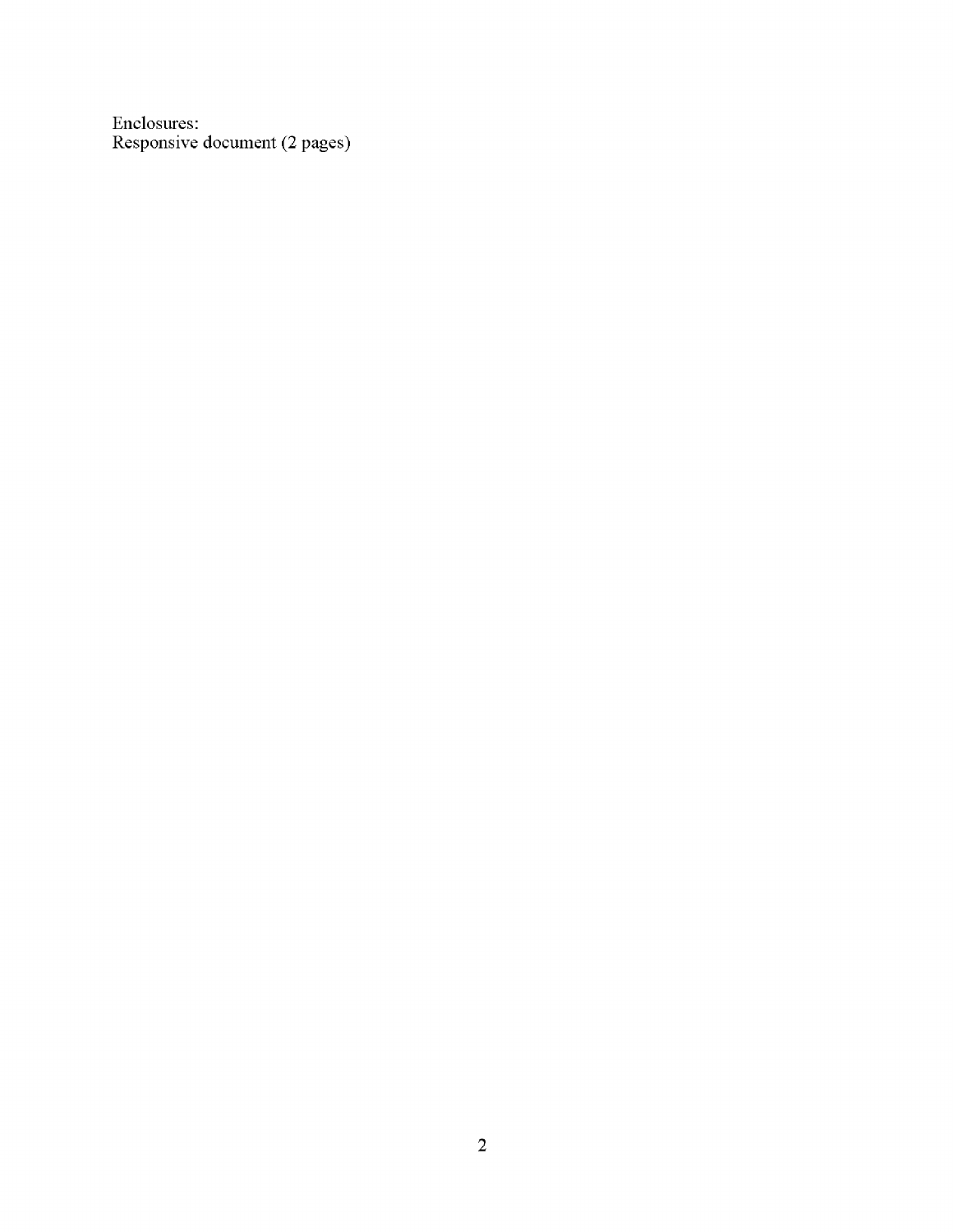- **1. Restrictions on Purchase of Forfeited Property (11/28/14)**
- **2. Seizures of Financial Instruments (2/5/15)**
- **3. Occupied Real Property Subject to Civil or Criminal Forfeiture, and Post-Forfeiture Occupancy (3/23/17)**
- **4. Seized Cash Management (1/22/13)**
- **5. Sixty-Day Notice Period in All Administrative Forfeiture Cases; Sample Notice Letter and Claim Form; Reporting Requirements for Extensions of Time to Send Notice (9/15/00)**
- **6. Transfer of Forfeited Property or Retention for Official Use (7/18/16)**
- **7. Seizure and Forfeiture of Real Property That is Potentially Contaminated, or is Contaminated, with Hazardous Substances (10/1/93)**
- **8. Use of Property Under Seizure (1/7/16)**
- **9. Weed and Seed Initiative, Transfers of Real Property (10/1/93)**
- **10. Management of Seized and Forfeited Bitcoin (8/17/16)**
- **11. Processing Cost Bonds (1/22/13)**
- **12. Payment of Taxes, Liens and Mortgages on Forfeited Real Property (8/20/15)**
- **15. Seizure of Livestock and Registered Animals (3/4/16)**
- **16. Acknowledgements and Advice on Equitable Sharing Requests (1/12/16)**
- **17. Policy Regarding Plea Bargaining and Forfeiture by Settlement (11/30/94)**
- **18. Policy for Reimbursements to State and Local Law Enforcement Agencies Involved in Joint Operations with Federal Agencies Participating in the Treasury Forfeiture Fund (5/29/14)**
- **20. Net Equity Requirements for Seized Property (7/9/15)**
- **25. Departmental Policy Regarding the Seizure and Forfeiture of Real Property that is included in or eligible for the National Register of Historic Places (11/10/94)**
- **27. Processing Interlocutory Sales (2/18/15)**
- **29. Seizure and Disposition of Assets Subject to Title Restrictions (11/28/14)**
- **30. Interim Policy re: Lead-Based Paint in Residential Property Built Prior to 1978 (11/25/96)**
- **32. Use of Special Warranty Deed and Indemnification Agreement for the Sale of Real Property (2/18/99)**
- **33. Seizure of Motor Vehicles, Payment of Liens and Official Use Requirements (6/3/14)**